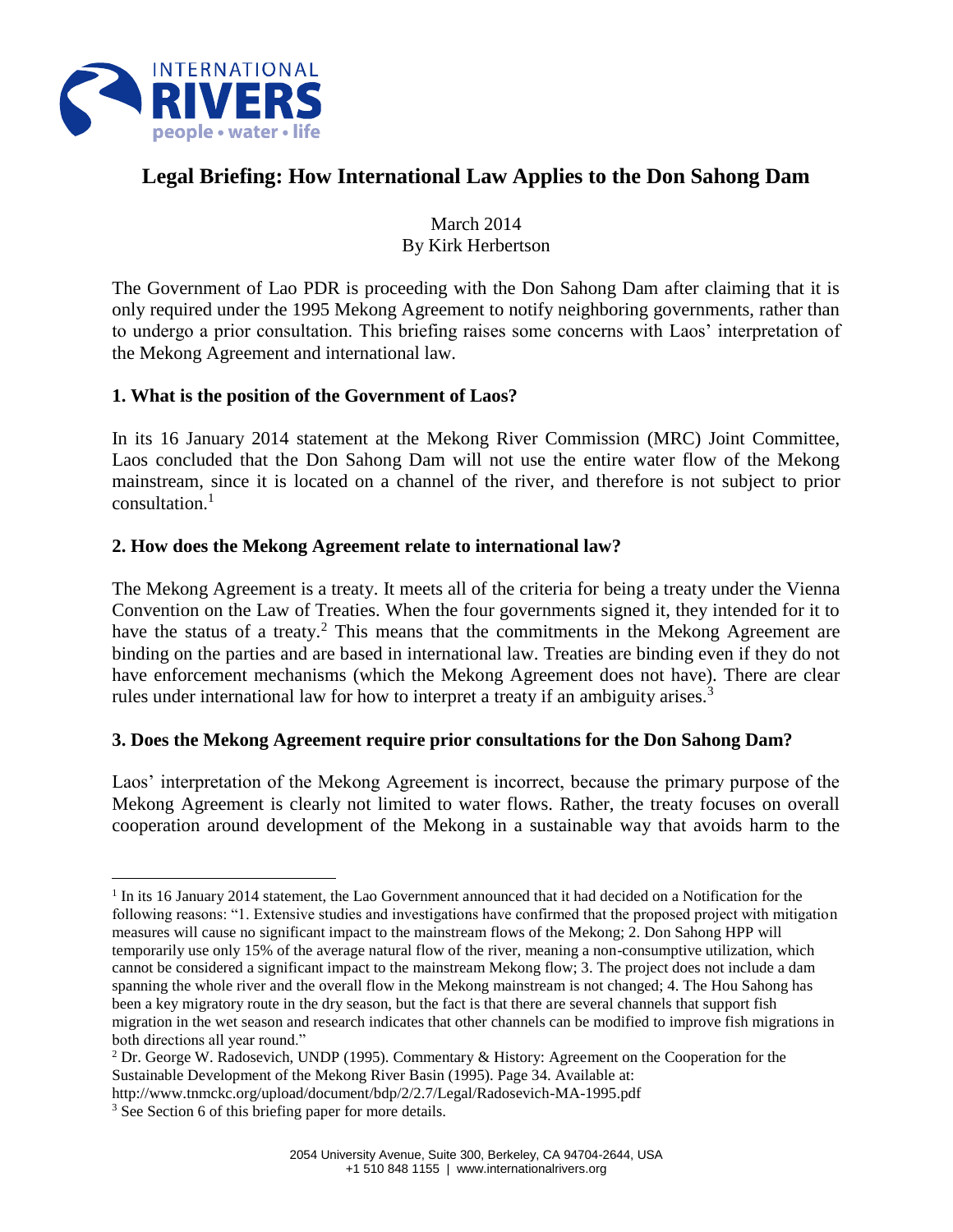environment and natural resources. This is clear from Article 1 of the Mekong Agreement, as well as its preamble and opening paragraph.

The notification requirement that Laos is relying upon *only* applies to water flows impacts<sup>4</sup> and does not govern how the four countries are supposed to interact with respect to other types of transboundary impacts.

For transboundary impacts other than water flows impacts, the treaty does not say explicitly what the governments should do. Even when a treaty is silent on an issue such as this, governments are still expected to follow international law. As described in the next section, the international standard in this case is to conduct prior consultations before beginning any activity that could cause transboundary harm.

#### **4. Does international law require prior consultations for the Don Sahong Dam?**

Each of the governments of Cambodia, Vietnam, and Thailand has a *right* to demand prior consultation, if they believe that the Don Sahong Dam carries a risk of significant transboundary harm to their territories. According to international law, if a neighboring government requests a prior consultation, Laos is obligated to enter into prior consultations and make a good faith effort to find a mutually acceptable solution before proceeding with the project.

Customary international law says that states are obligated to prevent transboundary environmental harm from happening. This rule has been incorporated into all modern international environmental and water treaties, conventions, etc., including the Mekong Agreement.<sup>5</sup> It has also been included in a number of international court rulings. Laos has not disputed this rule in its public statements. However, the prohibition on transboundary harm only applies to "significant" harm. Laos' public statements claim that any harm to the Mekong River Basin from the Don Sahong Dam will not be significant. There is not a clear definition of "significant" under international law and this point needs to be argued out on a case-by-case basis. The UN's International Law Commission has defined "significant" as "something more than detectable but need not be at the level of 'serious' or 'substantial'."<sup>6</sup>

What specific measures must be taken in order to prevent transboundary harm from happening? According to customary international law, states have a "duty to cooperate in good faith" in order to prevent transboundary harm from happening. This duty to cooperate is also found throughout the Mekong Agreement, especially in Articles 1 and 4. In its 10 March 2014 Vientiane Times article, Laos acknowledged that it has a duty to cooperate. The director general of the Ministry of Energy and Mines' Energy Policy and Planning Department was quoted as saying: "We will continue to be transparent and cooperate in good faith in the spirit of the 1995 Mekong Agreement."

 $\overline{a}$ 

<sup>4</sup> See article 5.B of the Mekong Agreement and the MRC's Procedures for Notification, Prior Consultation and Agreement (2003).

<sup>5</sup> See Mekong Agreement, articles 7 & 3.

<sup>6</sup> UN International Law Commission (2001). Draft articles on Prevention of Transboundary Harm from Hazardous Activities, with commentaries. Page 152, commentary #4 on article 2. Available at:

http://legal.un.org/ilc/texts/instruments/english/commentaries/9\_7\_2001.pdf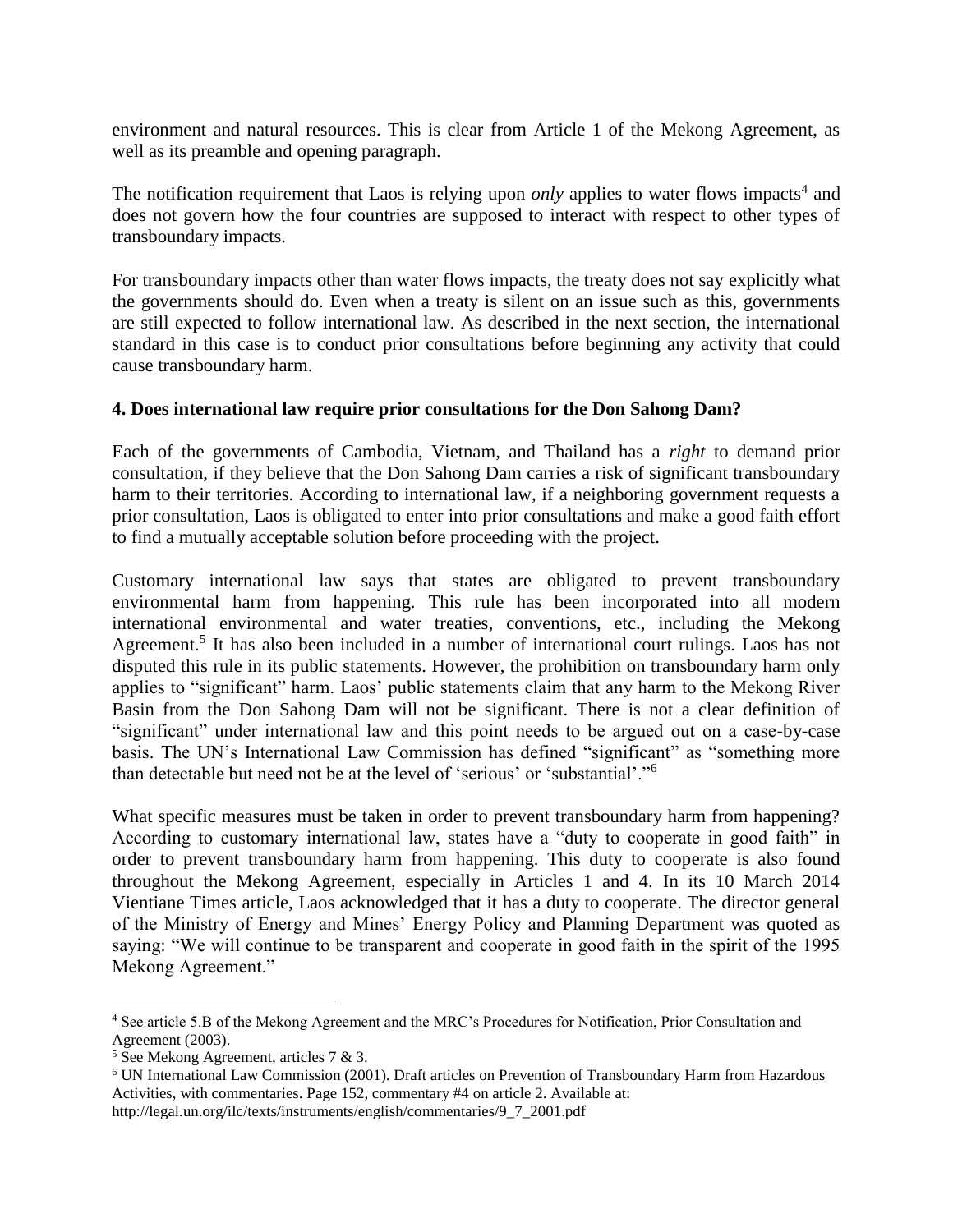In international law, the "duty to cooperate in good faith" is consistently interpreted to include prior consultations between governments. Prior consultations are required in numerous treaties and court rulings. However, it's also important to note that there is not universal consensus on this point. Some upstream governments have opposed the use of prior consultations in various river basins around the world. On the other hand, there are no international treaties or court rulings that support these upstream governments' positions. Prior consultations are so widely recognized by many states and international conventions that it is safe to call it customary international law.<sup>7</sup> In the case of the Don Sahong Dam, it would be appropriate for Cambodia, Vietnam, and Thailand to say that they have a right to prior consultations under international law.

## **5. What happens when a government requests prior consultations?**

 $\overline{a}$ 

Whereas "notification" is automatically required, governments have to formally request "consultations." The Governments of Cambodia, Thailand, and Vietnam have a right to prior consultations, and if requested, the Lao Government must enter into these consultations. The purpose of the consultations is to make a good faith effort to reach agreement on the measures for preventing the significant transboundary harm from happening. There is no clear international law standard for what happens if the consultations stall or fail to reach agreement.

The Lao Government has suggested that its actions to date already are equivalent to a "prior consultation." In an article on 24 March 2014 in the Vientiane Times, for example, the Lao Deputy Minister of Energy and Mines said, "we are already doing everything required under prior consultation, maybe more."

This interpretation is problematic for several reasons: (1) the consultations are not "prior," i.e. there has been no formal period of time set aside for the four governments to negotiate in good faith, based on assessments of the project's transboundary impacts, before the project begins; and (2) discussions between Laos and other Lower Mekong governments that have taken place have not been in an equitable setting. Rather, Laos is using coercive tactics to indicate that it will move forward with the project on a pre-determined timeframe regardless of the outcome of consultations. It has not indicated any willingness to compromise on its position, nor has it

<sup>&</sup>lt;sup>7</sup> For example, see Article 17 of the UN Watercourses Convention (1997), which is considered to be a statement of existing customary international law related to transboundary rivers, although the convention itself has not entered effect; Article 9 of the ILC's draft Articles on the Prevention of Transboundary Harm (2001); Principle 19 of the Rio Declaration on Environment and Development (1992); art. 19.2.e and 18.2.e of the ASEAN Agreement on the Conservation of Nature and Natural Resources (1985). See also, 1957 Lake Lanoux Arbitration (France v. Spain); International Court of Justice rulings in the 1974 Fisheries Jurisdiction Case (UK v. Iceland), paras.73-78; 1969 North Sea Continental Shelf Cases (Germany v. Denmark, Germany v. Netherlands), para. 85; 1997 Gabčikovo/Nagymaros Case (Hungary v. Slovakia), paras.112-113; and 2010 Pulp Paper Mills on the River Uruguay case (Argentina v. Uruguay), para. 143,152. Other international practices using prior consultation before high risk activities can be found in article 5 of the Espoo Convention on Environmental Impact Assessment in a Transboundary Context (1991); article 17 of the Convention on Nuclear Safety (1994); article 21.1 of the OSPAR Convention for the Protection of the Marine Environment of the North-East Atlantic (1992); article 5 of the Geneva Convention on Long Range Transboundary Air Pollution (1979); article 5 of the Ramsar Convention on Wetlands of International Importance (1987); among others.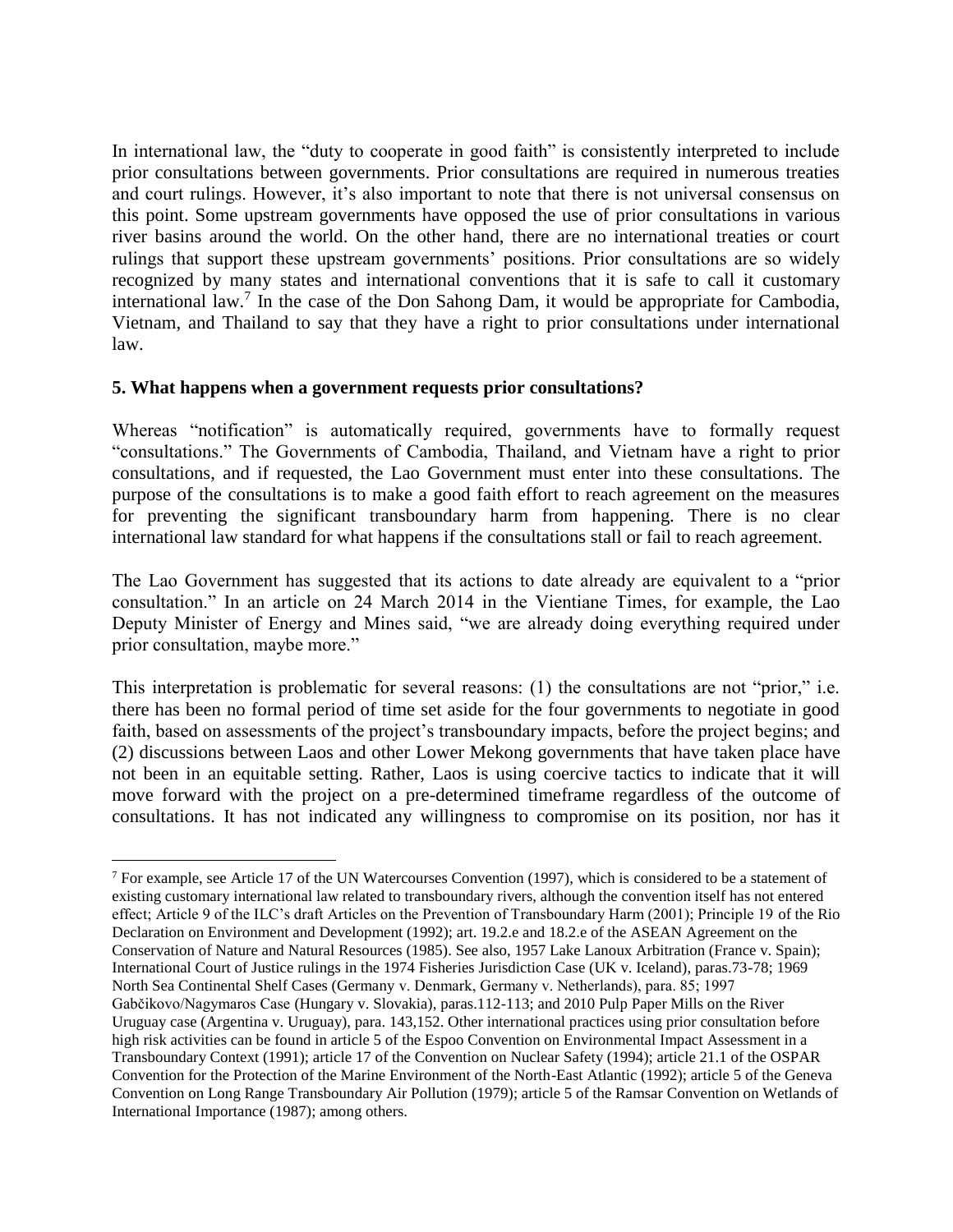provided governments with information on transboundary impacts although it was clearly in a position to do so during the impact studies. All of this amounts to a lack of good faith, failure to cooperate, and a violation of neighboring governments' right to be consulted.

#### **6. What are the rules that governments must follow when interpreting a treaty?**

There are clear rules for how governments must act when there are ambiguities or differing opinions among the parties in how to interpret a treaty. The Vienna Convention on the Law of Treaties is extremely authoritative and describes how states are supposed to act under treaties.<sup>8</sup> According to the Convention, there are several rules for how to interpret a treaty.

The main rule is that "A treaty shall be interpreted in good faith in accordance with the ordinary meaning to be given to the terms of the treaty in their context and in the light of its object and purpose."<sup>9</sup> With respect to the Mekong Agreement, the object and purpose of the treaty clearly extend beyond water flows impacts. One of the primary purposes of the Mekong Agreement is clearly to cooperate fully in the prevention of transboundary environmental impacts. There is no indication that cooperation under the treaty is intended to be limited only to water flows impacts.

In addition to looking at the text of the treaty, the parties are also supposed to look at any related instruments and subsequent agreements made between the parties.<sup>10</sup> In this case, it might be relevant to look at the MRC Basin Development Plan, or any other documents approved by the four governments, which express a mutual understanding that Don Sahong is a mainstream dam and that all mainstream dams must undergo prior consultation. It would also be persuasive to point to the precedent set by the Xayaburi Dam to demonstrate the parties' intent to discuss all of the mainstream dams' transboundary environmental impacts, not just water flows, through a prior consultation process.

The rules of international law also apply when interpreting a treaty, even if they are not found in the treaty.<sup>11</sup> In other words, it is appropriate to look at the broader rules of international law and not just at the treaty language itself. This is particularly relevant for the Mekong Agreement, which was explicitly based on the draft UN Watercourses Convention, whose language has already been carefully interpreted and negotiated by international legal experts.<sup>12</sup>

If there is ambiguity in the text, it is appropriate to look into preparatory work of the treaty and the circumstances of its conclusion to understand the parties' intent.<sup>13</sup> This is particularly relevant when the language of the treaty is "ambiguous or obscure" or when it "leads to a result

 $\overline{a}$ 

<sup>8</sup> Vienna Convention on the Law of Treaties (1969). Available at:

https://treaties.un.org/doc/Publication/UNTS/Volume%201155/volume-1155-I-18232-English.pdf

<sup>9</sup> Vienna Convention, article 31.1.

<sup>&</sup>lt;sup>10</sup> Vienna Convention, article 31.2 and 31.3.

<sup>&</sup>lt;sup>11</sup> Vienna Convention, article 31.3.c.

 $12$  Much of the text of the Mekong Agreement is drawn directly from the UN International Law Commission's (ILC) 1994 Draft articles on the law of the non-navigational uses of international watercourses and commentaries thereto and resolution on transboundary confined groundwater. This document served as the foundation of the UN Convention on the Law of the Non-navigational Uses of International Watercourses (1997).

<sup>&</sup>lt;sup>13</sup> Vienna Convention, article 32.